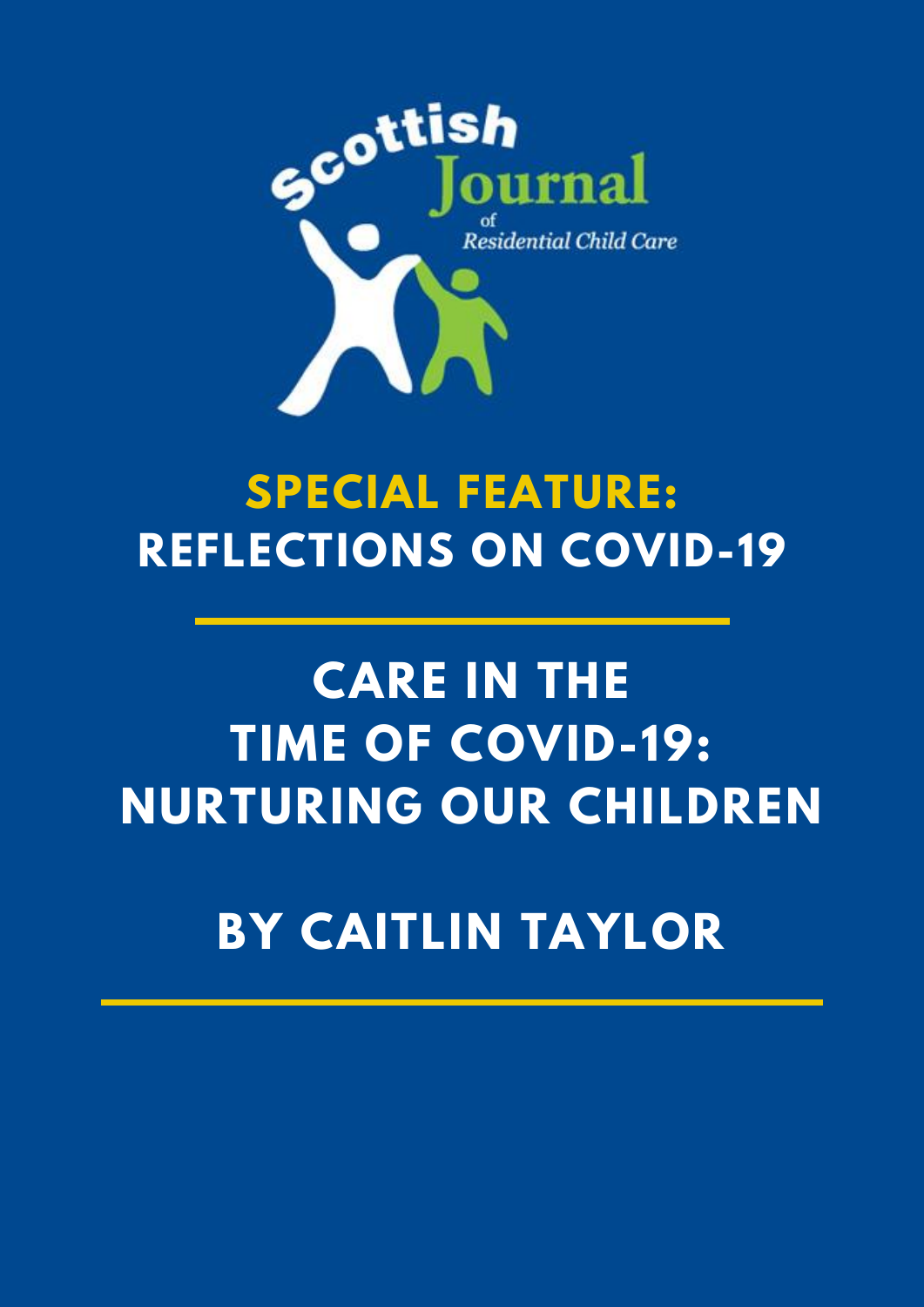Scottish Journal of Residential Child Care

SJRCC Special Feature: Reflections on COVID-19

### Care in the time of Covid-19: Nurturing our children

#### **Caitlin Taylor**

#### **Abstract**

In recent years there has been increasing emphasis placed upon the value of nurturing practice within children's services in Scotland. The outbreak of COVID-19 is having an invisible, yet devastating, impact on our most vulnerable children. For most there is no school, no sports or social activity. Many children are witnessing their parents losing employment or falling ill. The longer the outbreak lasts the deeper the consequences will be on children's life chances; their social and emotional development, their behaviour and learning.

#### **Keywords**

COVID-19, nurture, children and families, education, Scotland

#### **Corresponding author:**

Caitlin Taylor, Glasgow City Council, gw14taylorcaitlin3@glow.sch.uk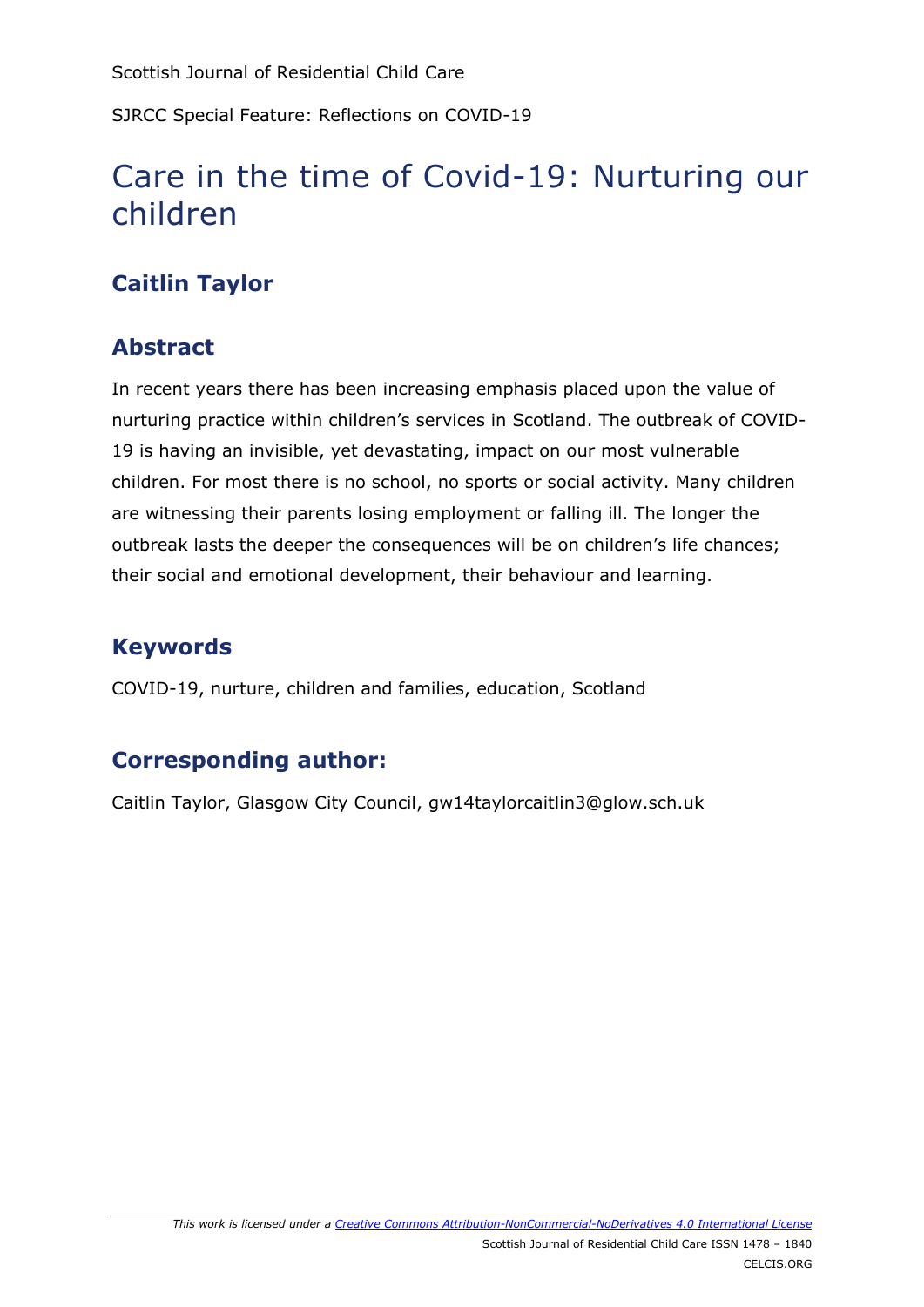#### **Introduction**

This article focuses on the response of a primary school in one of Scotland's cities. Throughout lockdown schools pulled their resources together to provide childcare in 'hubs' for children whose parents were key-workers or were identified as being vulnerable (Scottish Government, 2020). The article summarises work that is being initiated by child care professionals to ensure positive and caring relationships are sustained with children and families throughout the pandemic. It will highlight where technology is being used to good effect and will provide evidence which demonstrates that, in spite of the crisis we are all living through, many valuable little victories are being achieved.

Our school is essentially a community of practice, located in an inner city area which falls in the top 10% of the Scottish Index of Multiple Deprivation (Wenger-Trayner, 2015). Approximately one third of children speak English as an additional language and many hold status as refugees or asylum seekers. The school has a long-standing tradition of working in partnership with parents and carers: we deliver adult literacy and numeracy classes and regularly invite families to participate in cooking events, play initiatives and therapeutic interventions. A group of volunteers run an informal charity shop and provide essential goods to those in need. For many families, particularly those who have recently arrived in Scotland, their support network is confined to a small number of child care professionals and dedicated unpaid workers who facilitate services within the local community (Scottish Government, 2018b).

#### **Maintaining connection**

Lockdown has had a devastating impact upon the financial security of many families in our community.

In the first week of school closures many families were in crisis due to the absence of free school meals and family cooking clubs. In one instance, a father of four, a refugee, disclosed to me that he had run out of money. To support these families emergency donations of food were gathered and delivered as they awaited free school meal vouchers which could be used at a budget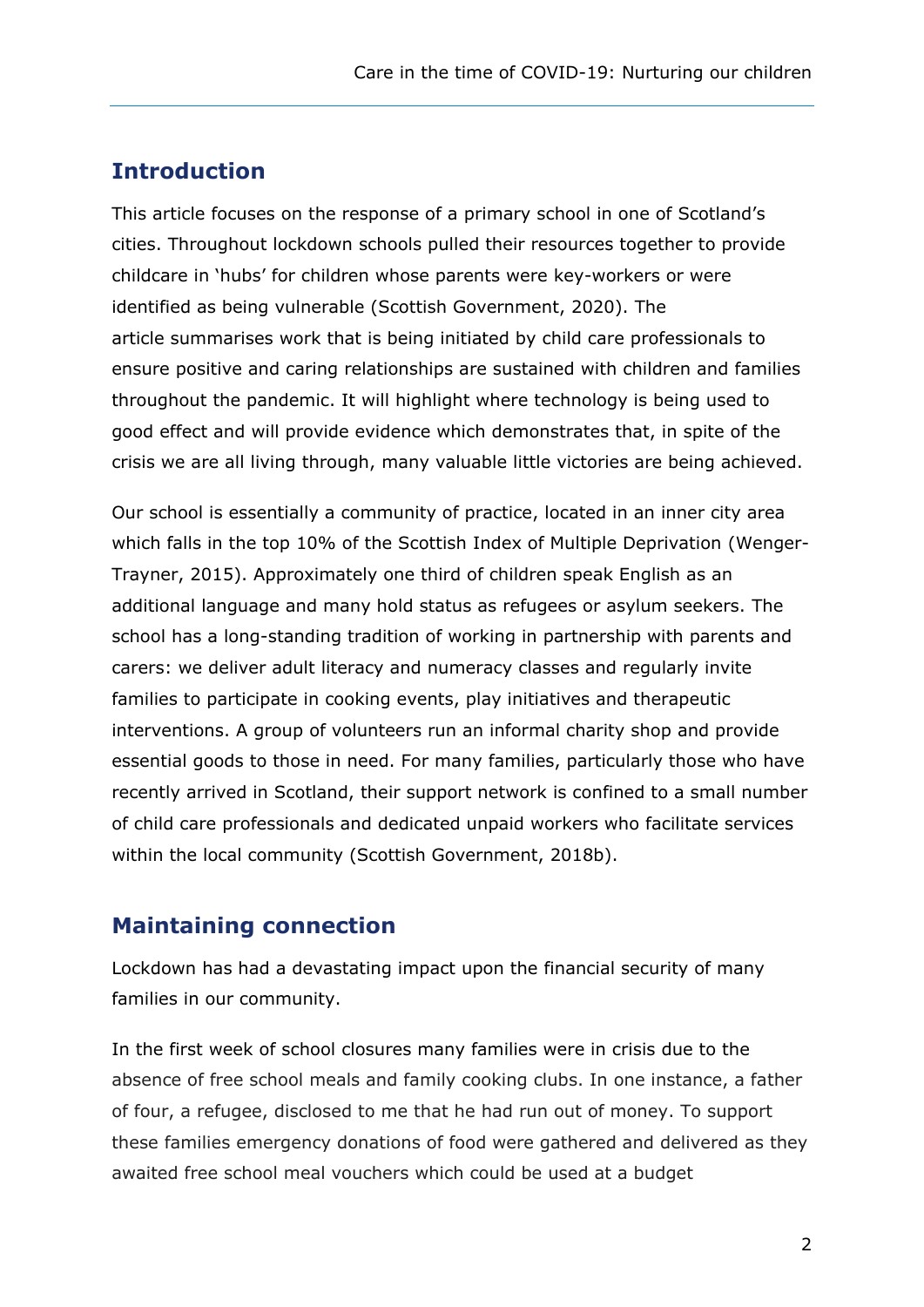supermarket. This supermarket however, although affordable and accessible by public transport, did not offer culturally appropriate food for many families; furthermore, the voucher scheme was only intended to replace one meal a day for each child and it became necessary to look for alternative, solutions to ensure families could cope. We reached out to charities, foodbanks and other local initiatives which had been established in the wake of the crisis.

As the weeks progressed more and more help became available and there was less urgency for food parcels. Nevertheless, it was evident that the families obtained much more than nourishment from our donations. It was clear that both children and adults felt reassured by the presence of a trusted professional on their doorstep and this challenged us to think creatively as to how we could provide connection and support while adhering to social distancing guidelines.

#### **Technology**

Technology has played an immense role in enabling people to maintain contact throughout Lockdown. Pedagogues have been challenged to shift their practice and deliver online learning. Within such an environment the relationship students have with their teacher is of paramount importance and they depend on 'live' interactions with a practitioner who is (albeit virtually) present (Bowness, Morrison, Stuart & Green, 2020, p. 3). This theory echoes attachment-based practice where practitioners create and sustain a close relationship with pupils 'modelled on that of parent-child' (Boxall and Lucas, 2010, p. 25). With this in mind our staff ensured that relationships remained at the heart of their pedagogy when delivering online learning. Children who had access to educational apps were able to socialise virtually with their peers and sustain daily emotional check-ins with their teachers by exchanging videos, drawings and voice messages online. One non-verbal child who has Autism laughed and smiled whenever they saw photos and videos of their teacher and classmates.

We were challenged by that fact that not all pupils had 'equitable access to online learning environments' (Bowness et al., 2020, p. 3). A third sector organisation facilitated access to technology for some families within the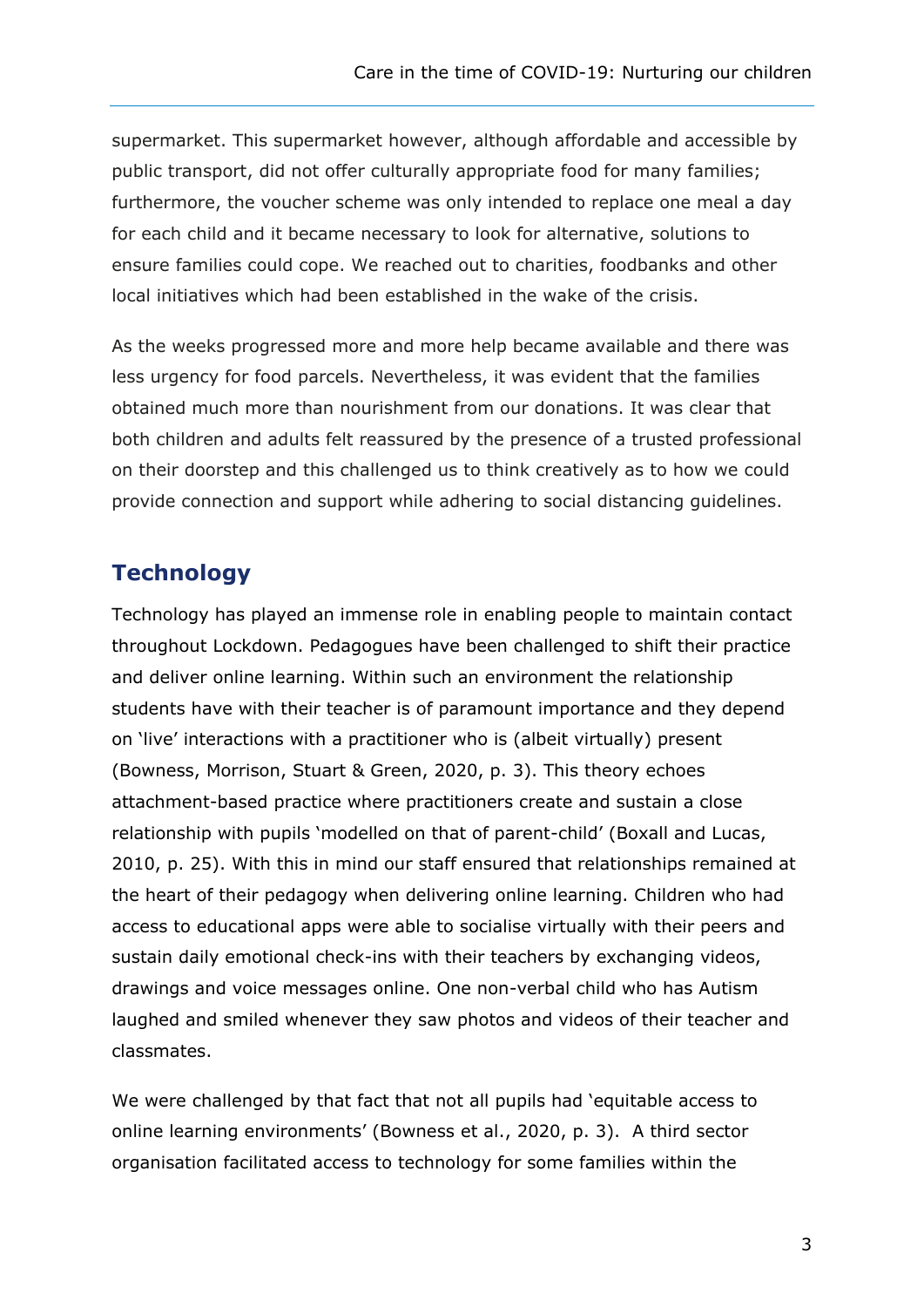community by distributing tablets which came equipped with data allowance. In this instance some families prioritised the use of their data to maintain contact with family overseas as opposed to accessing materials from school. In other households multiple children participated in online learning while operating exclusively from one parent's mobile phone. Some families who did have access to technology did not necessarily have the capacity to utilise their devices to their full potential. It was essential that we were sensitive to the many intersectionalities of disadvantage experienced by our children and families who had to contend with a range of challenges throughout this crisis (Crenshaw, 1989). We gave great consideration to factors such as poverty, parents' understanding of English and the family's housing situation in order that we could ensure our interventions were welcome and appropriate.

#### **Nurturing from a distance**

We ensured that children who were participating in online learning could still enjoy aspects of the hidden curriculum which are essential in promoting selfesteem, building a sense of collective identity and most importantly – having fun! Teachers ran virtual talent contests and 'show and tell' sessions. Twitter became a focus for the community where parents and carers could access advice and resources. One member of staff made weekly videos of key adults sharing positive messages and also organised events to boost morale such as a virtual sports day. Throughout the summer holiday staff shared video tours of the school as well as introductions from new teachers. This was essential in addressing the anxiety of both parents and children to ensure a positive transition at the beginning of the academic year.

There is an argument that blended learning leads to 'increased access and convenience, improved learning and decreased costs' (Stein & Graham, 2014, p. 14). We were surprised that some of the children we had expected to struggle throughout lockdown coped remarkably well. Some children with Autism Spectrum Disorders who often exhibited challenging behaviour benefited from the fact that there were fewer transitions in their lives. They enjoyed the flexibility of online learning and their families were able to thrive throughout this time. For other children, however, the sudden disruption in routine was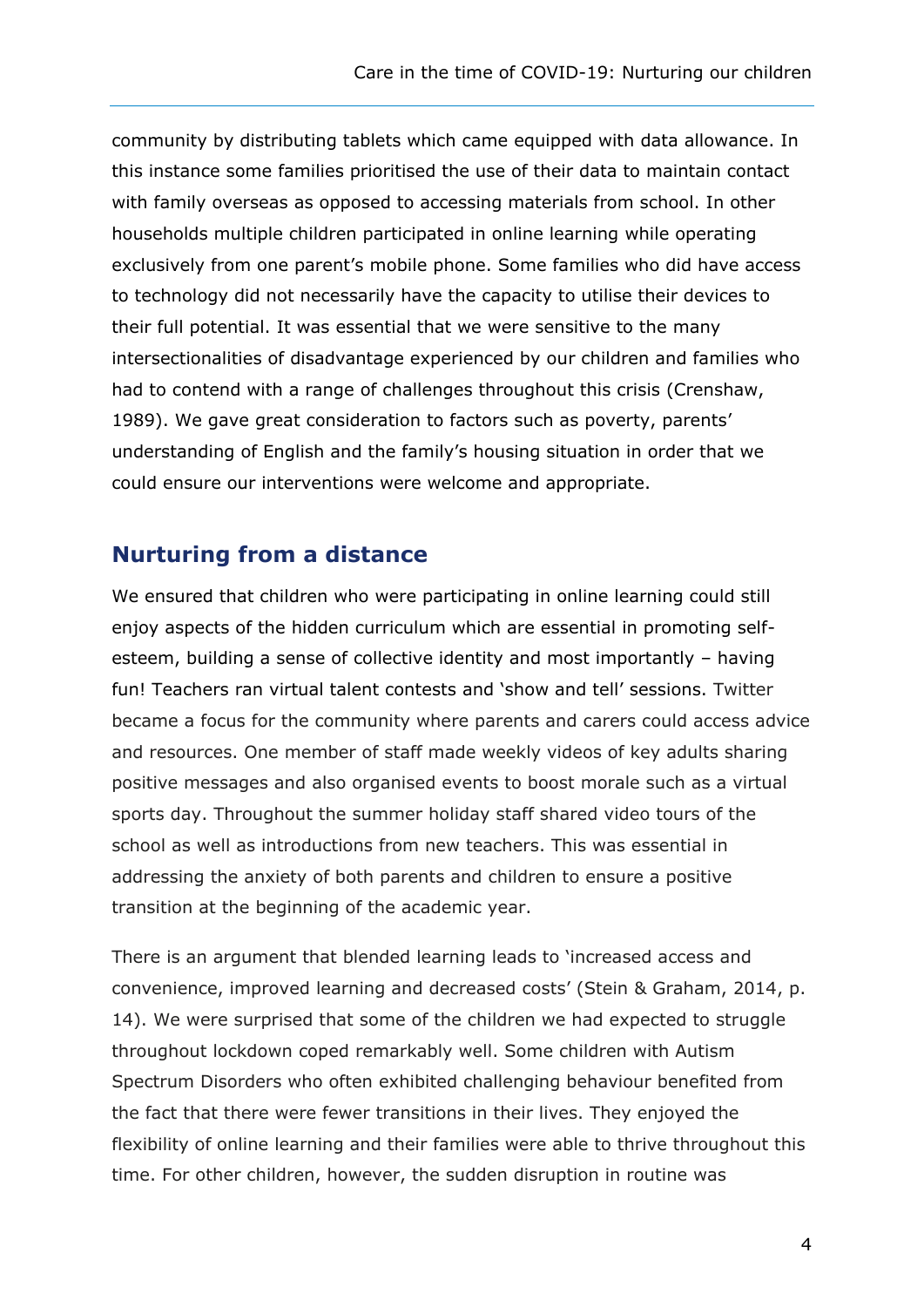confusing and their distress was manifested by destructive behaviour, disturbed sleep schedules and loss of appetite. In the first week of school closures one parent told me that their child, who had a sensory impairment and was nonverbal, had written the names of their classmates and teacher over the walls of the family home. This child evidently craved connection with their peer group and although we could only replicate this in a virtual setting, the ability to interact with their friends using a range of media was essential for their wellbeing.

Children and families who were particularly vulnerable, as well as those who were without internet, maintained contact with key professionals by phone or text message. Almost all families engaged very positively with this and we were able to build a detailed portrait about how they were coping in order that we could offer more personalised forms of support. This support took many forms: for a small minority of families we were able to offer childcare within the hub which provided a semblance of routine school education for children and much needed respite for parents. For others we provided parenting advice via phone calls while offering support and company; we also created work packs for the children and for some of our more vulnerable families added in small 'caring' parcels. We issued comics, baking and gardening kits as well as craft materials – all personalised to the children's special interests. From listening to our children and young people we found that weekends could be particularly long and isolating, particularly for those who did not have internet access. We worked in partnership with a health promoting charity to offer 'Fakeaway Kits' where families could replicate a traditional take-away meal at home such as pizza or curry. This proved useful in building a sense of anticipation for the weekend, breaking up the monotony of the week and helping families provide wider experiences for their children while remaining at home. These parcels and kits were not only useful in establishing a common interest amongst siblings and enabling families to build connection together, they also served arguably as a transitional object where the both the parent and child had concrete proof that a key professional was holding them in mind (Boxall & Lucas, 2010).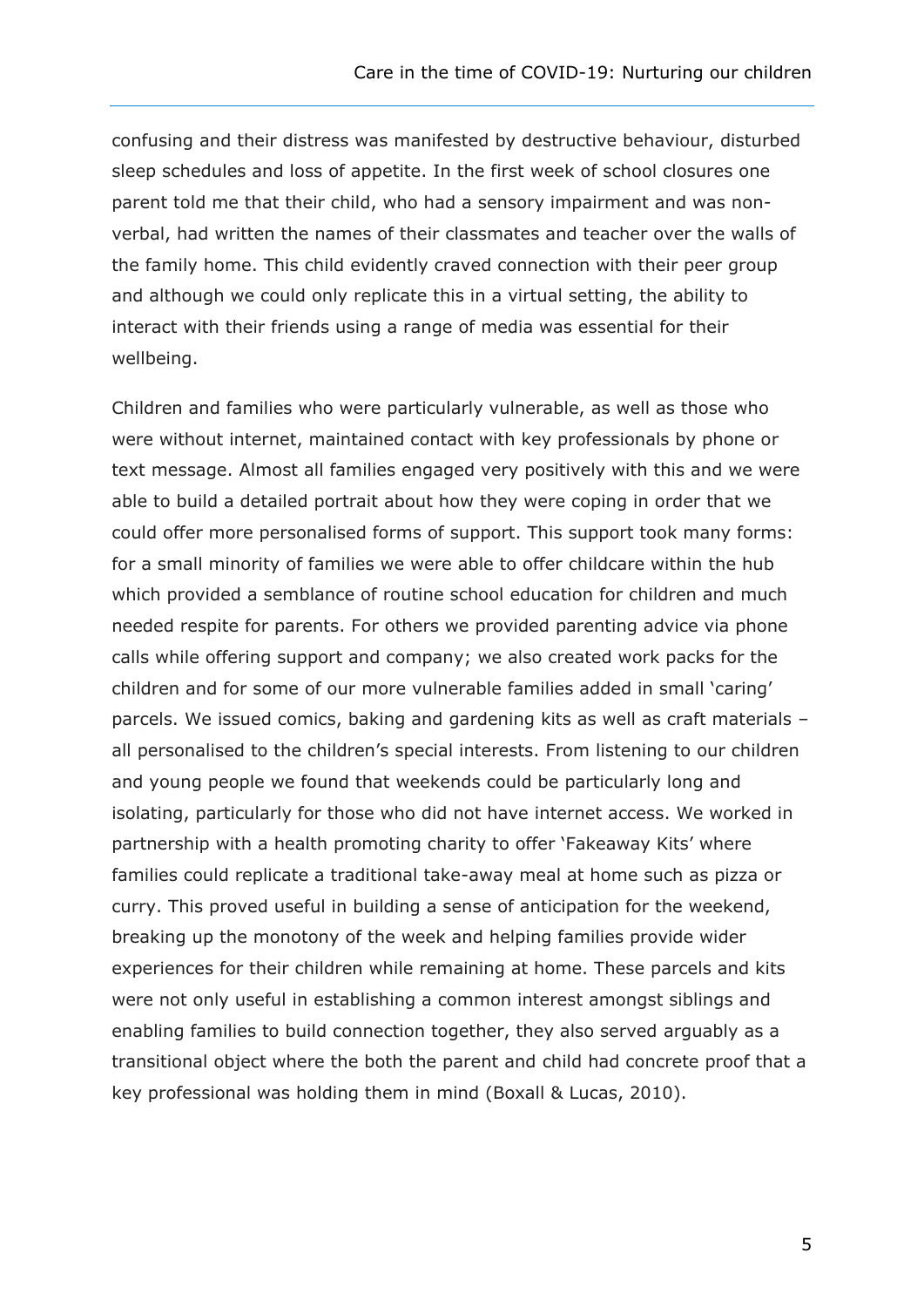#### **Empowering parents and building community**

Many families in the area live in large tower blocks and were terrified to go outdoors throughout lockdown. Time outdoors and connection with nature is fundamental to children and young people's wellbeing (Scottish Government, 2018a). In some instances, however, parents were so fearful for their family's safety that their children had not been outside for over two months. Many families who were refugees and asylum seekers reported that they missed having access to a weekly resource where children received a hot meal and participated in organised games and free play outdoors. Through this resource many of these (mostly) women had formed friendships and support networks of their own and regularly referred to 'Family Club' as the highlight of their week. In this instance it was obvious that the loss of community caused by COVID-19 had a huge impact on the wellbeing of these women. Having left their own communities under duress it was little wonder that they felt the impact of isolation more strongly than others (Scottish Government, 2018b). As practitioners we learned to be more sensitive to the families dealing with multiple priorities throughout this crisis and whose overlapping needs put them at risk of 'double-discrimination' (Crenshaw, 1989, p. 12). The mental health of some parents and carers was being impacted whilst others struggled to maintain a routine for their children.

In response we adopted a simple yet effective intervention to address these concerns and began inviting one family at a time into the school playground where families could meet informally with a member of staff. The aim of these sessions was simply to give adults the confidence to be outside with their children - a practitioner would model some simple outdoor games and activities while offering company and support for the parents. This initiative gave families an incentive to get up and dressed while equipping them with the resources and capacity to take their children outdoors and engage in vigorous, energetic play. As the weeks progressed families were increasingly visible within the community and one parent reported that the sessions helped them to 'feel safe outside and to feel better.' The success of this intervention is now being used to inform our community's 'Family Fun' summer programme where in lieu of large group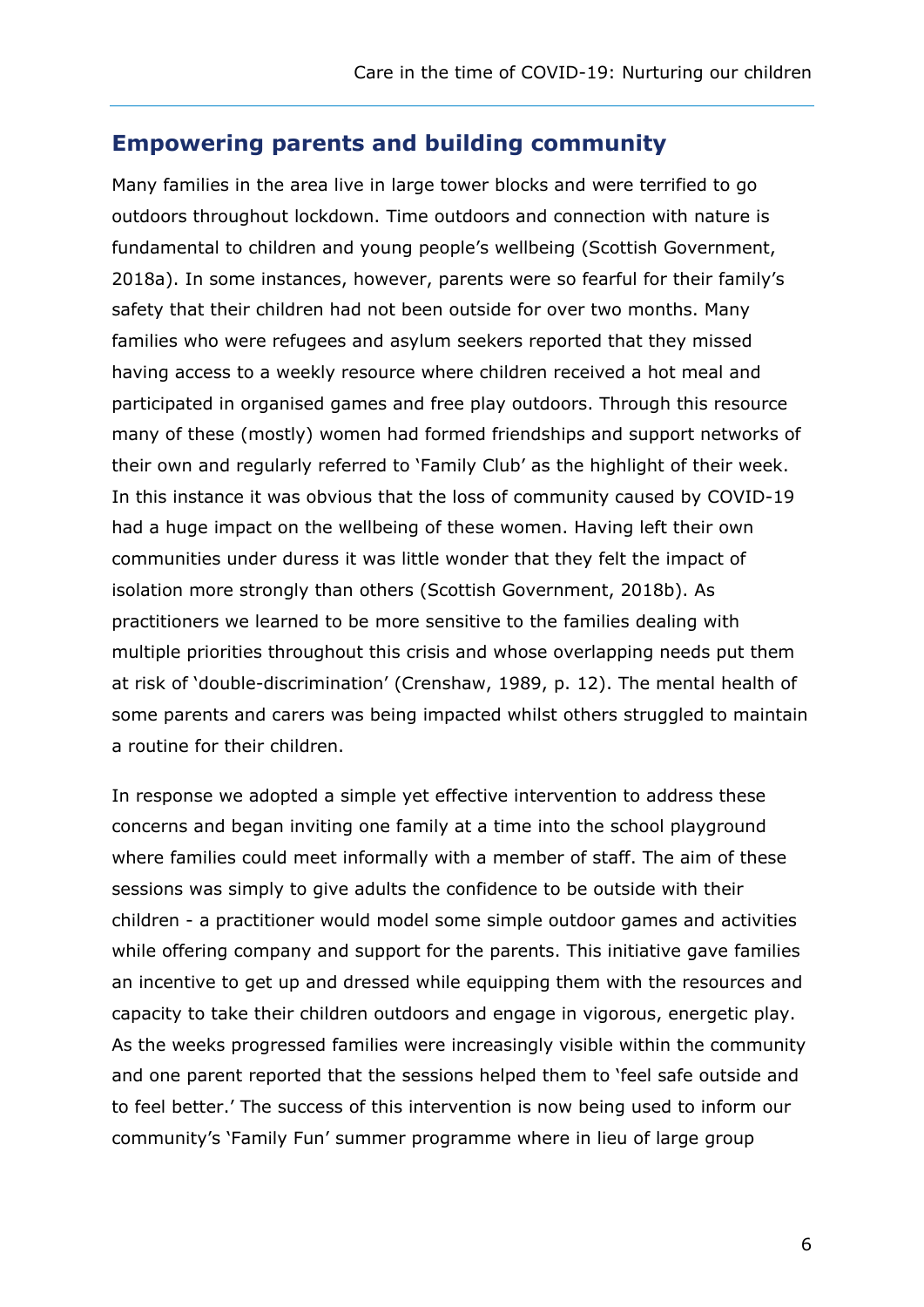outings and team games our staff work on a one-to-one basis with families before providing them an activity pack to take home and enjoy as a family.

#### **Conclusion**

This article set out to chronicle work undertaken by one school community to support the children and families it serves. It has highlighted the role of the school in sustaining nurturing relationships with children and their families during the pandemic.

Whilst lockdown undoubtedly heightened the isolation experienced by many of the families we support, most especially those from refugee and asylum communities, it has also served to reinforce the trust that parents and children have in the school and the range of committed professionals and volunteers who work within it. We have been able to work in partnerships to address the fear that COVID-19 has given rise to as well as the added challenges of inequitable access to technology and social isolation.

As schools across the globe prepare to welcome students back it is imperative that child care professionals, volunteers and parents work together to ensure that that children feel safe and secure as they re-enter into new school routines. As we begin to co-create a new normal our community will discover a newfound sense of resilience and deeper appreciation of the power of relationships in our everyday practice.

#### **References**

Bowness, J., Morrison, E., Stuart, J. & Green, S. (2020). An introduction to blended learning. Glasgow: West Partnership. Retrieved from [https://blogs.glowscotland.org.uk/glowblogs/public/westpartnership/uploads/site](https://blogs.glowscotland.org.uk/glowblogs/public/westpartnership/uploads/sites/7660/2020/05/26144424/WP-Effective-Remote-and-Digital-Learning.pdf) [s/7660/2020/05/26144424/WP-Effective-Remote-and-Digital-Learning.pdf](https://blogs.glowscotland.org.uk/glowblogs/public/westpartnership/uploads/sites/7660/2020/05/26144424/WP-Effective-Remote-and-Digital-Learning.pdf)

Boxall, M. & Lucas, S. (2010). Nurture groups in schools: Principles and practice (2ed ed.). London: Sage.